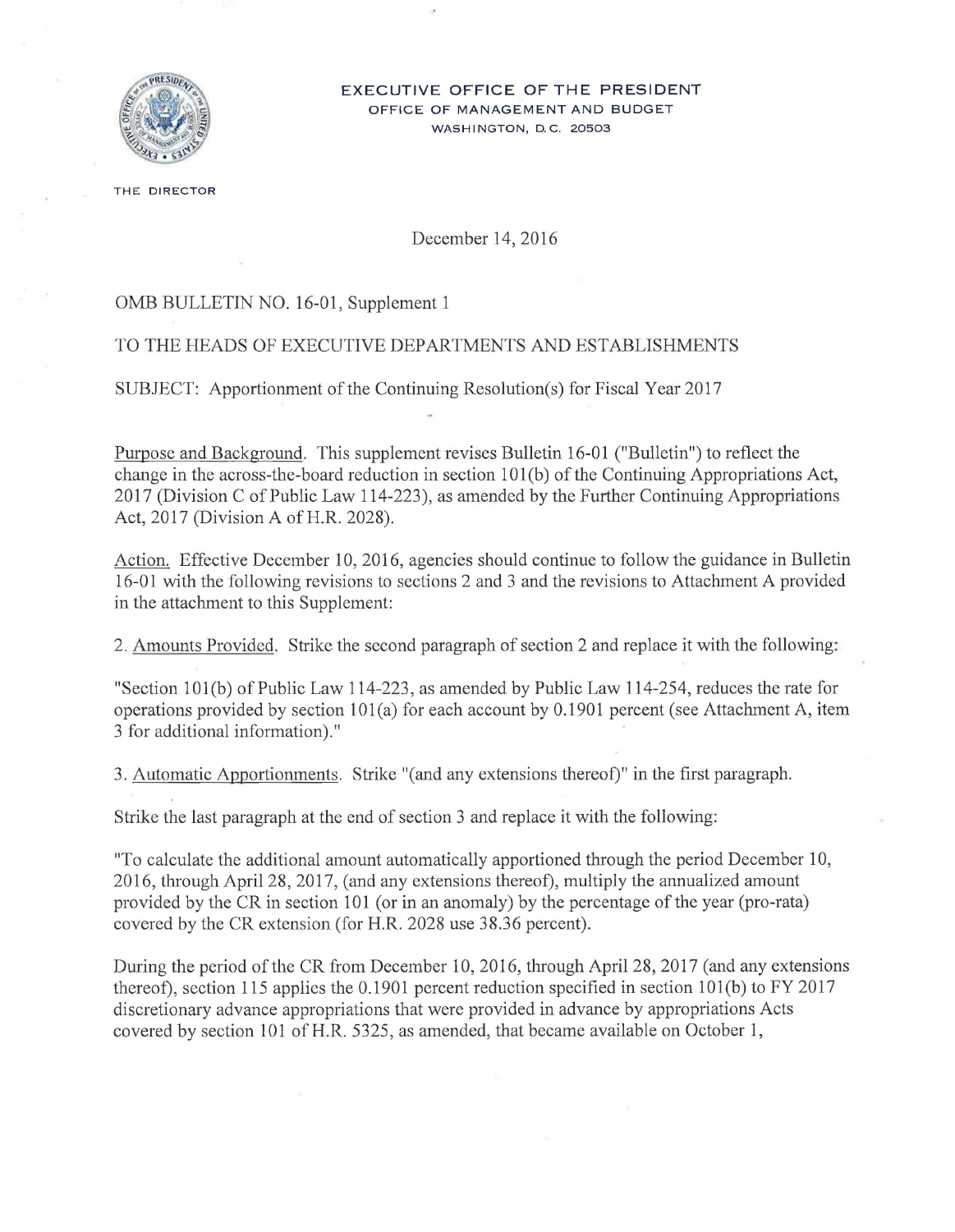2016. This automatic apportionment does not apply to those accounts. Your RMO will apportion those accounts separately."

Shaun Donovan Director

Attachment

 $\partial \mathcal{L}$ 

Attachment A: Continuing Resolution Frequently Asked Questions (Supplement)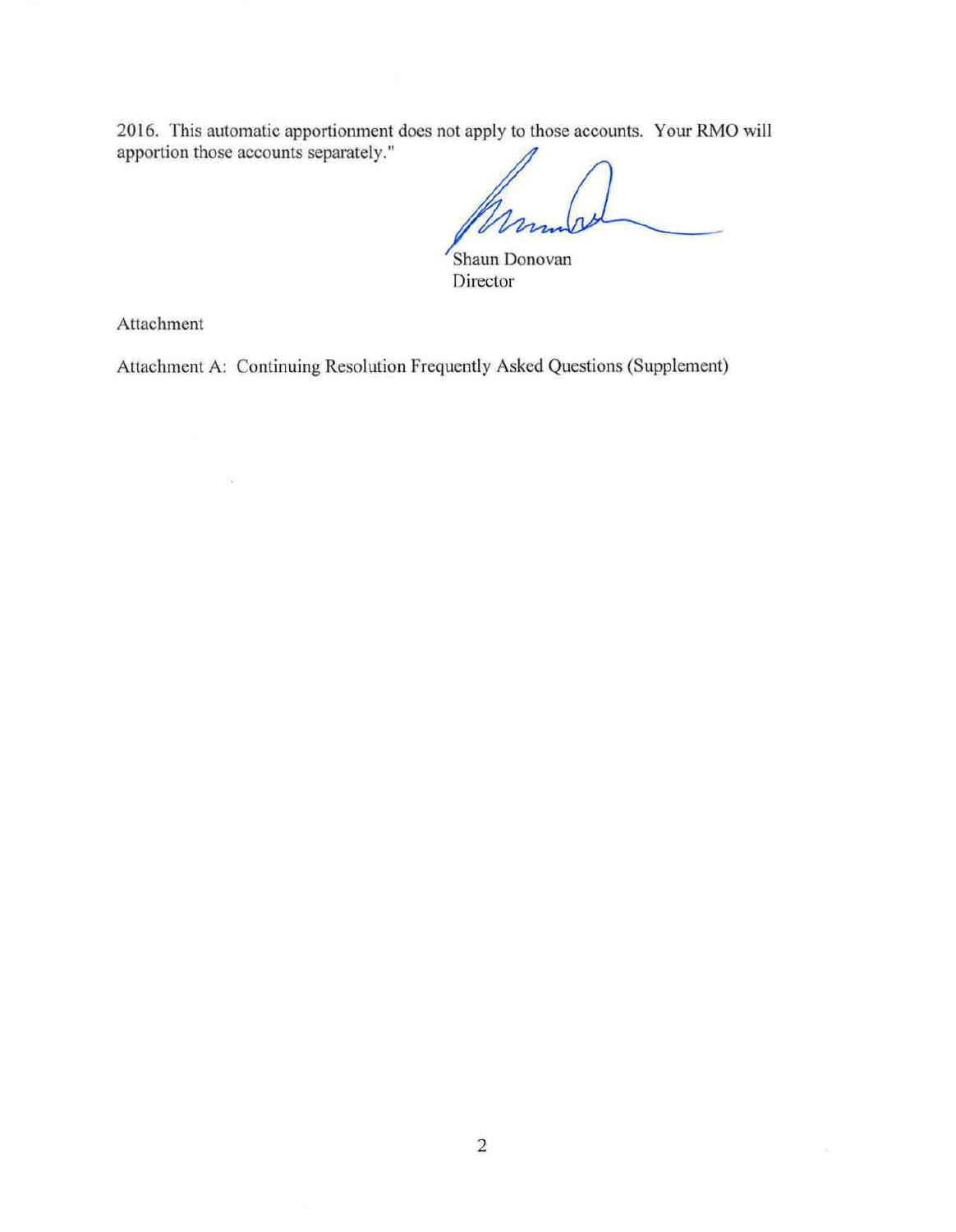## Attachment A

### Continuing Resolution Frequently Asked Questions (Supplement)

### Amendments

# 1. What is the rate for operations provided by section 101 of the Continuing Resolution (CR)?

Paragraph (d) is amended by replacing "0.496 percent" with "0.1901 percent".

#### 3. What funding levels are excluded from the 0.496 percent reduction in section lOl(b)?

In the question's header, replace "0.496 percent" with "0.1901 percent" and the following bullet is added at the end:

"• Full-year appropriations included in division A of H.R. 2028."

## 4. What is the automatic apportionment for amounts provided by section 101 and anomalies?

In the first paragraph, strike "(and any extension of that period)."

Add the following paragraph at the end:

"The amount automatically apportioned (whole dollars) through the period December 10, 2016, to April 28, 2017 (and any CR extensions of that period) is calculated by multiplying the rate for operations provided in the CR (see items 1 and 2, as amended) by the percentage of the year covered by the CR (rounded to the nearest hundredth). For H.R. 2028, use 140 days/365 days  $=$ 38.36 percent."

# 5. How should discretionary advance appropriations, mandatory appropriations, public enterprise and other revolving funds, reimbursements, and balances of prior-year budget authority (BA) be treated?

In the last sentence, replace "0.496 percent" with "0.1901 percent" .

#### Addition